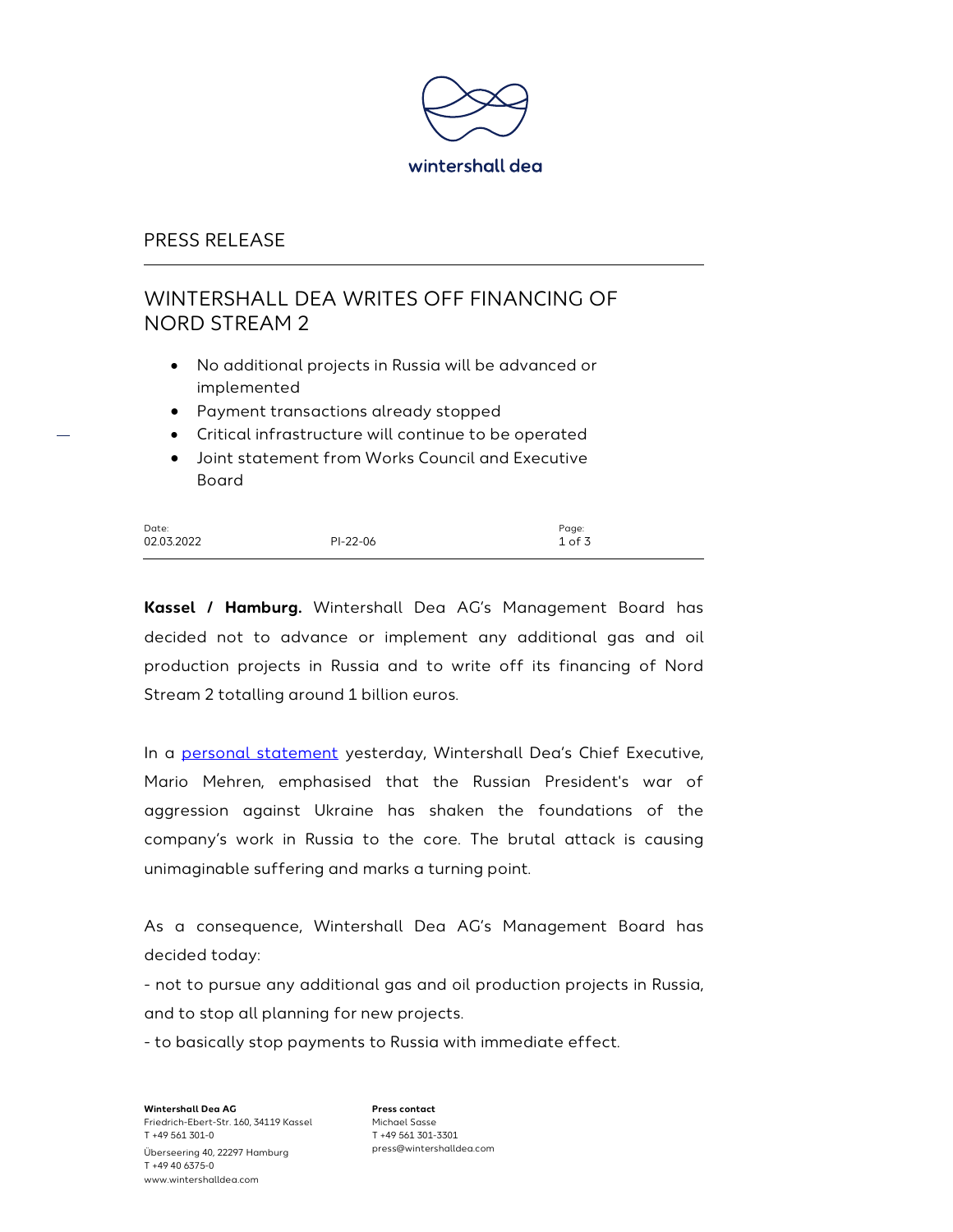

## PRESS RELEASE

| Date:<br>02.03.2022 | PI-22-06 | Page:<br>$2$ of 3 |
|---------------------|----------|-------------------|
|                     |          |                   |

- to write off its financing of Nord Stream 2.

Wintershall Dea remains active in GASCADE Gastransport GmbH. GASCADE operates a 3,200 km gas pipeline network in Germany: critical infrastructure for gas transport in Germany and Europe.

Wintershall Dea remains involved in the existing Yuzhno Russkoye and Achimov natural gas production projects in Siberia. The projects produce natural gas for European energy supply.

Wintershall Dea is in contact with the German Federal Government and the European Commission.

Wintershall Dea AG's Management Board, the Central Works Councils, and the Executive Representative Committee today published a **Joint** Statement on Russia's war against Ukraine.

#### About Wintershall Dea

Wintershall Dea is Europe's leading independent natural gas and oil company with more than 120 years of experience as an operator and project partner along the entire E&P value chain. The company with German roots and headquarters in Kassel and Hamburg explores for and produces gas and oil in 13 countries worldwide in an efficient and responsible manner. With activities in Europe, Russia, Latin America and the MENA region (Middle East & North Africa), Wintershall Dea has a global upstream portfolio and, with its participation in natural gas transport, is also active in the midstream business. More in our Annual Report.

As a European gas and oil company, we support the EU's 2050 carbon neutrality target. As our contribution we have set ourselves ambitious targets: We want to be net zero across our entire upstream operations – both operated and non-operated